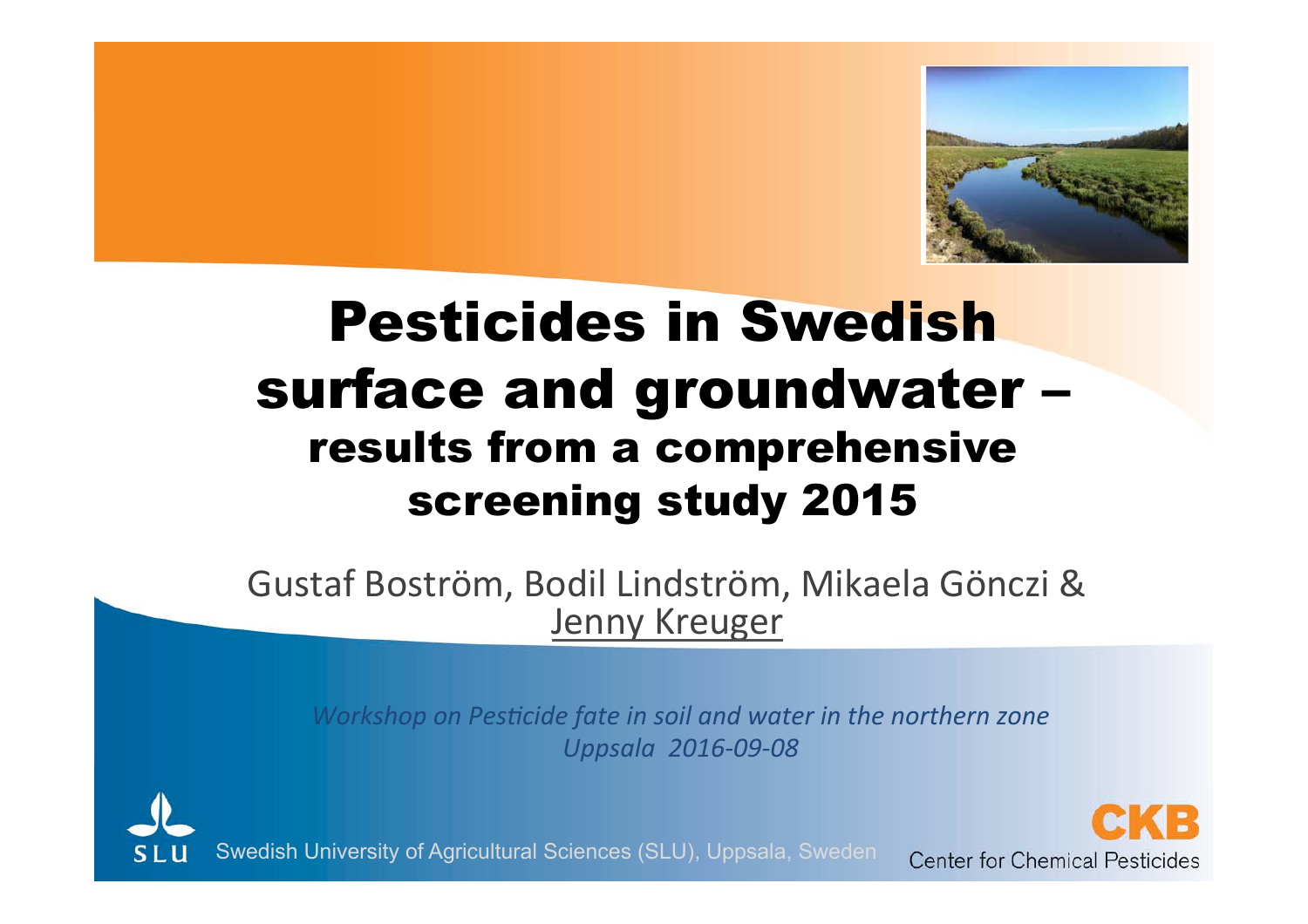# Background

- The long-term Swedish national pesticide monitoring program includes 4 smaller catchments and 2 rivers – started in 2002
- In 20015 the Swedish EPA was commission by the government to conduct a comprehensive screening of pesticides (and PFASs)
- The aim was a spatial extension of the national monitoring program for both surface and groundwater
	- With focus on agriculturally intensive areas and, for groundwater, potentially vulnerable drinking water wells
- Regional authorities were invited to add sampling sites, at their own expenses, to extend the national screening program
- CKB at SLU executed the screening program



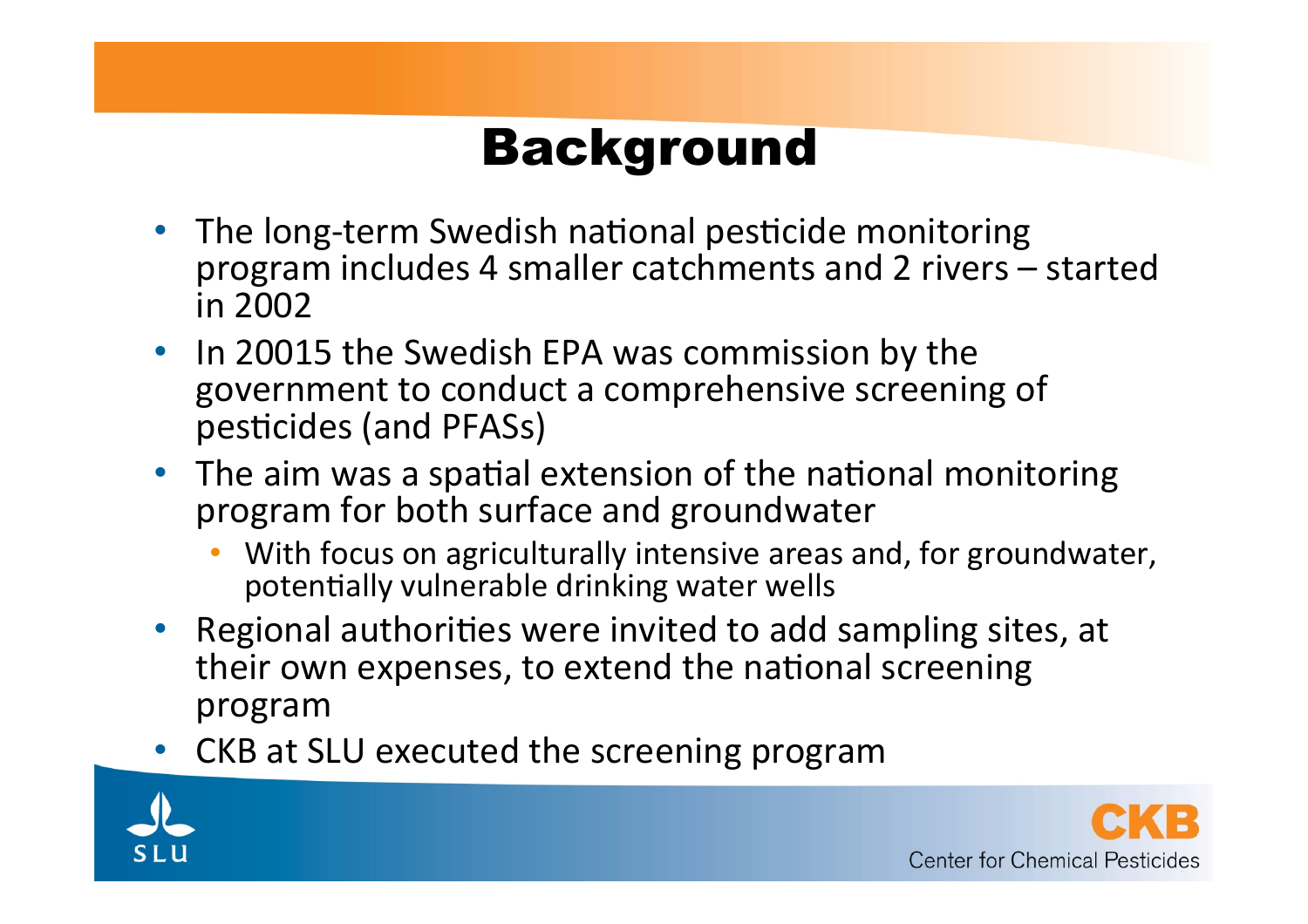

# **Overview**

#### **Surface water**

- 46 rivers (incl. regional)
- Medium sized catchments (ca 20-100 km<sup>2</sup>)
- $\cdot$  > 40% arable land (typically)
- 1 5 samples/location
- May October
- 131 substances analysed, LOD ca 0.1 - 10 ng/L

#### **Groundwater**

- 54 private drinking water wells
- 18 municipal groundwater works (regional)
- 1 sample/location
- July October
- 108 substances analysed, LOD ca  $1 - 10$  ng/L (plus nutrients and microbes)



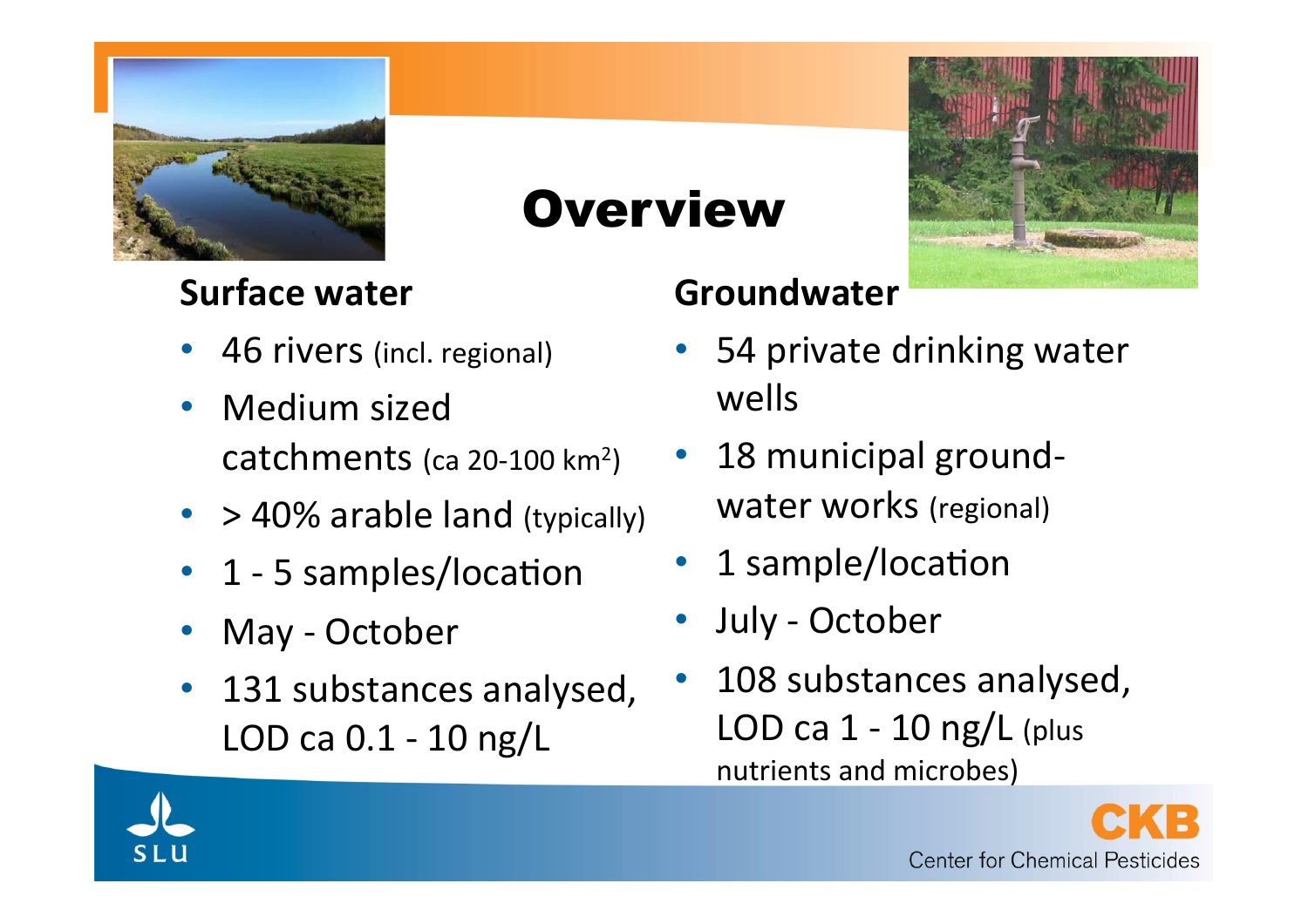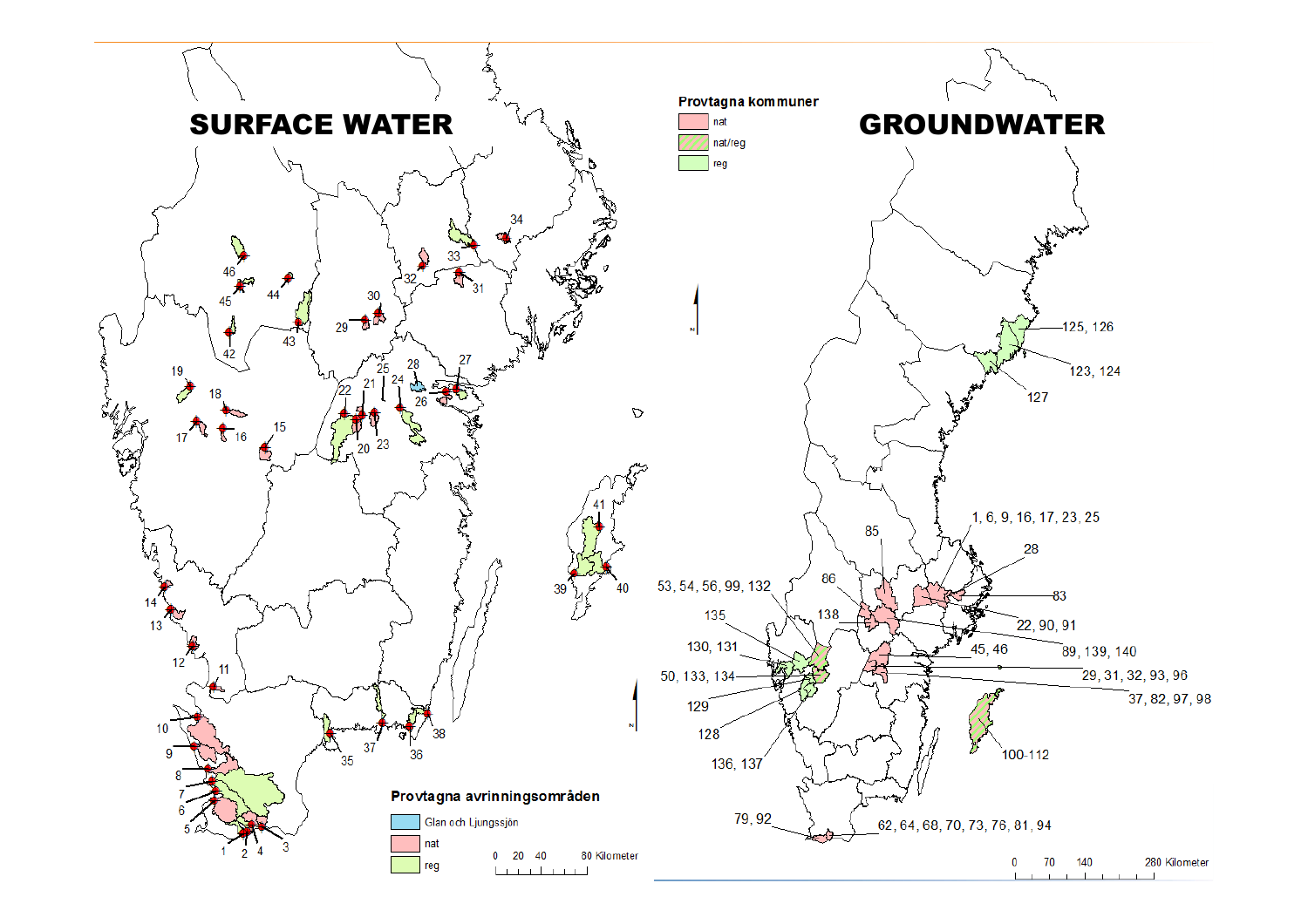

- Widely used herbicides dominated
- Overall 72 different substances detected
- At least one substance  $\geq 0.1$  $\mu$ g/l in 45 % of samples





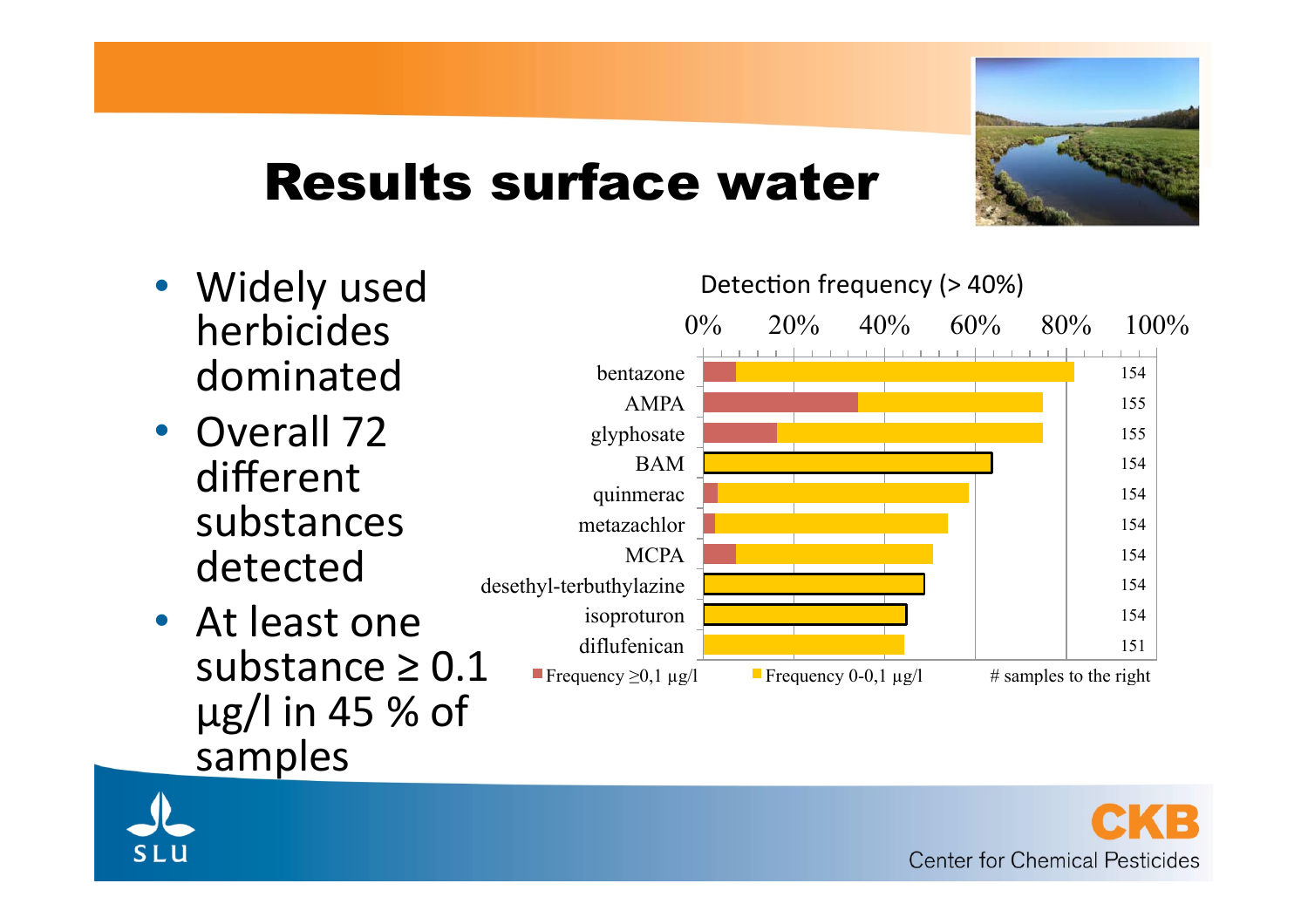



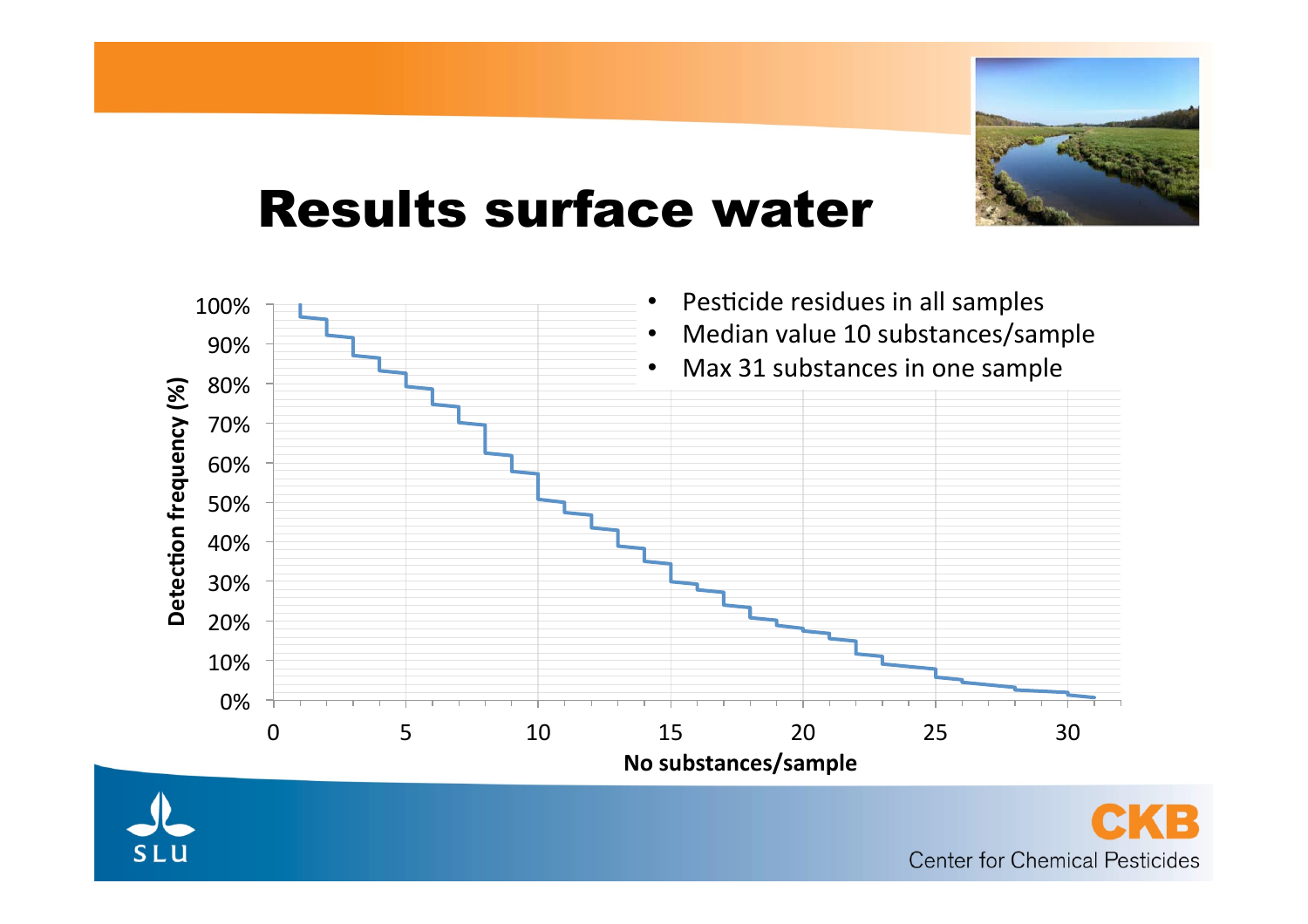



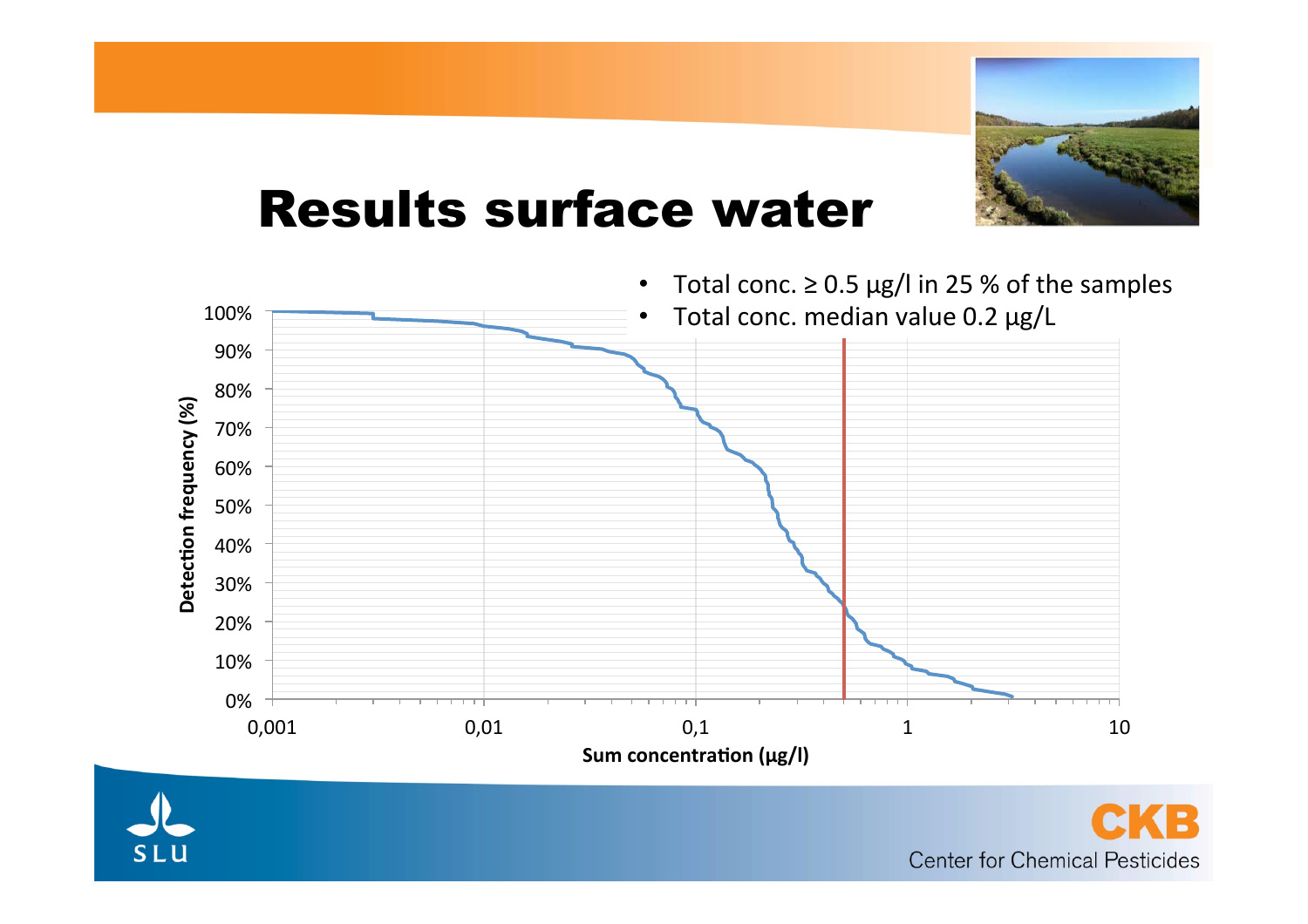

- Fewer detects  $\geq$  EQS/WQO than the national program
- Not only herbicides dominating
- At least one substance  $\geq$  EQS/WQO in 10 % of the samples



■ Frequency ≥ EQS/WQO **4 amples** to the right

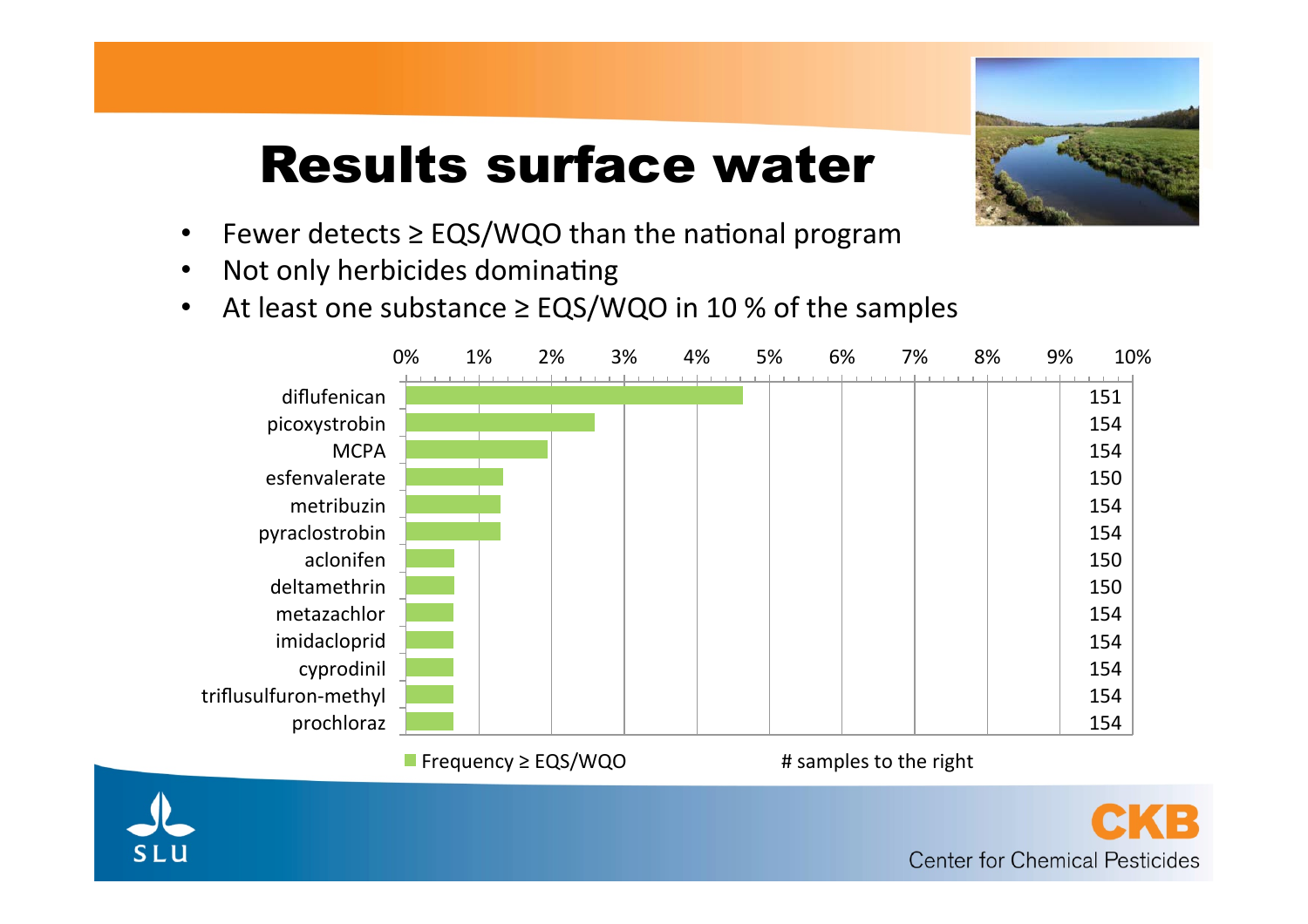

- Banned herbicides dominated
- Overall 42 different substances detected
- At least one substance  $\geq 0.1$  $\mu$ g/l in 20 % of the wells



Detections  $\geq 0.1 \ \mu$ g/l  $\blacksquare$  Detections < 0.1  $\mu$ g/l

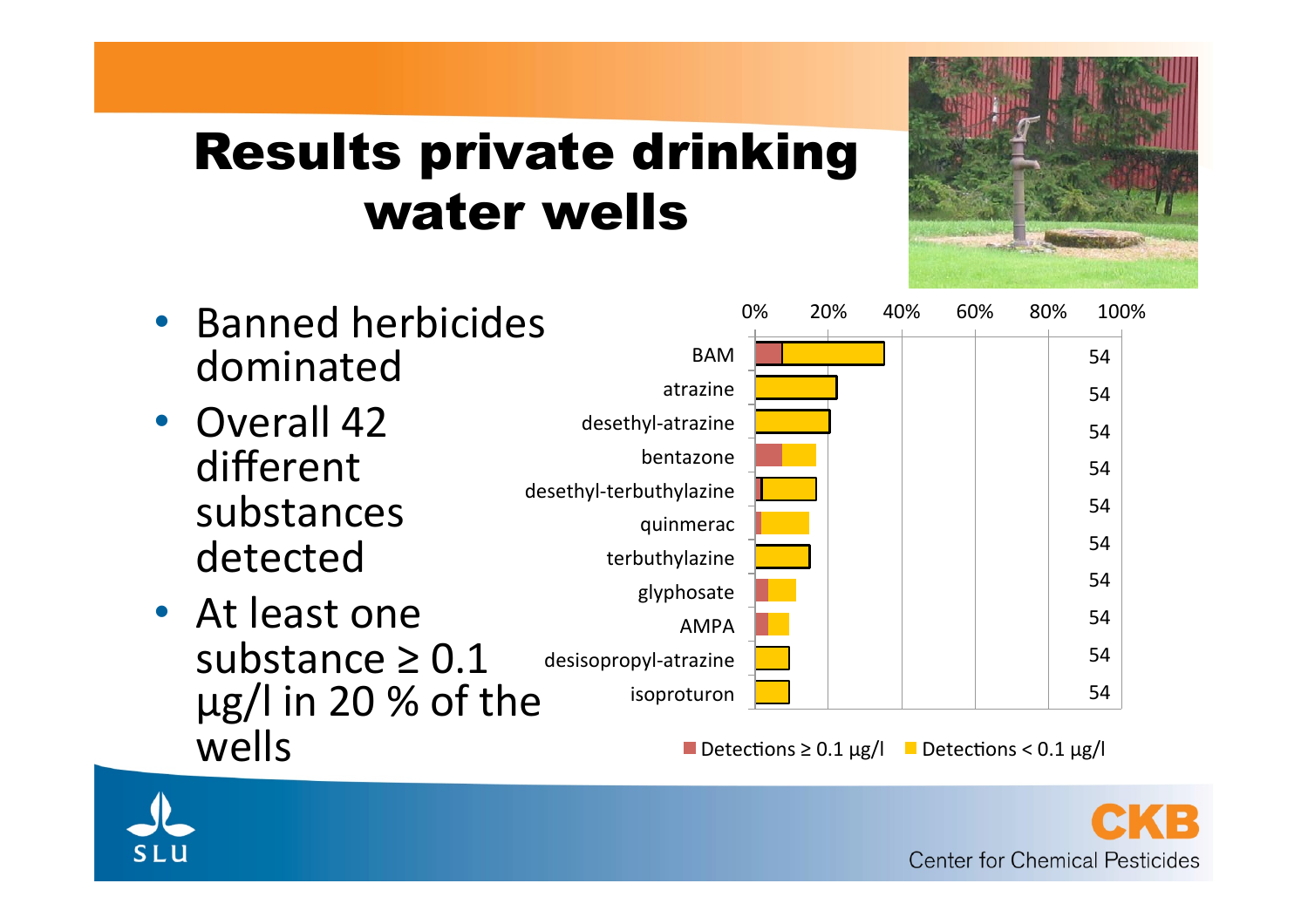





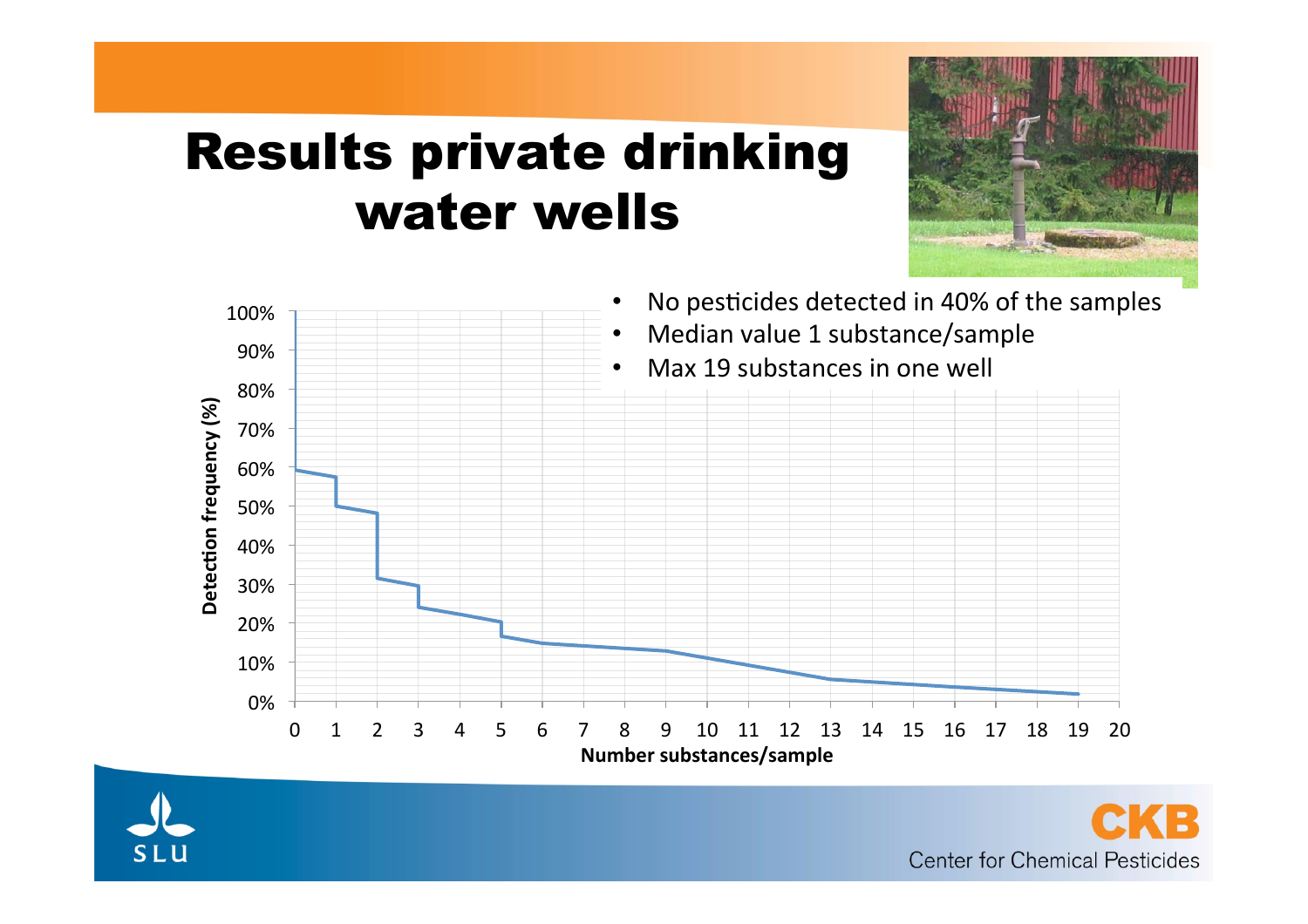



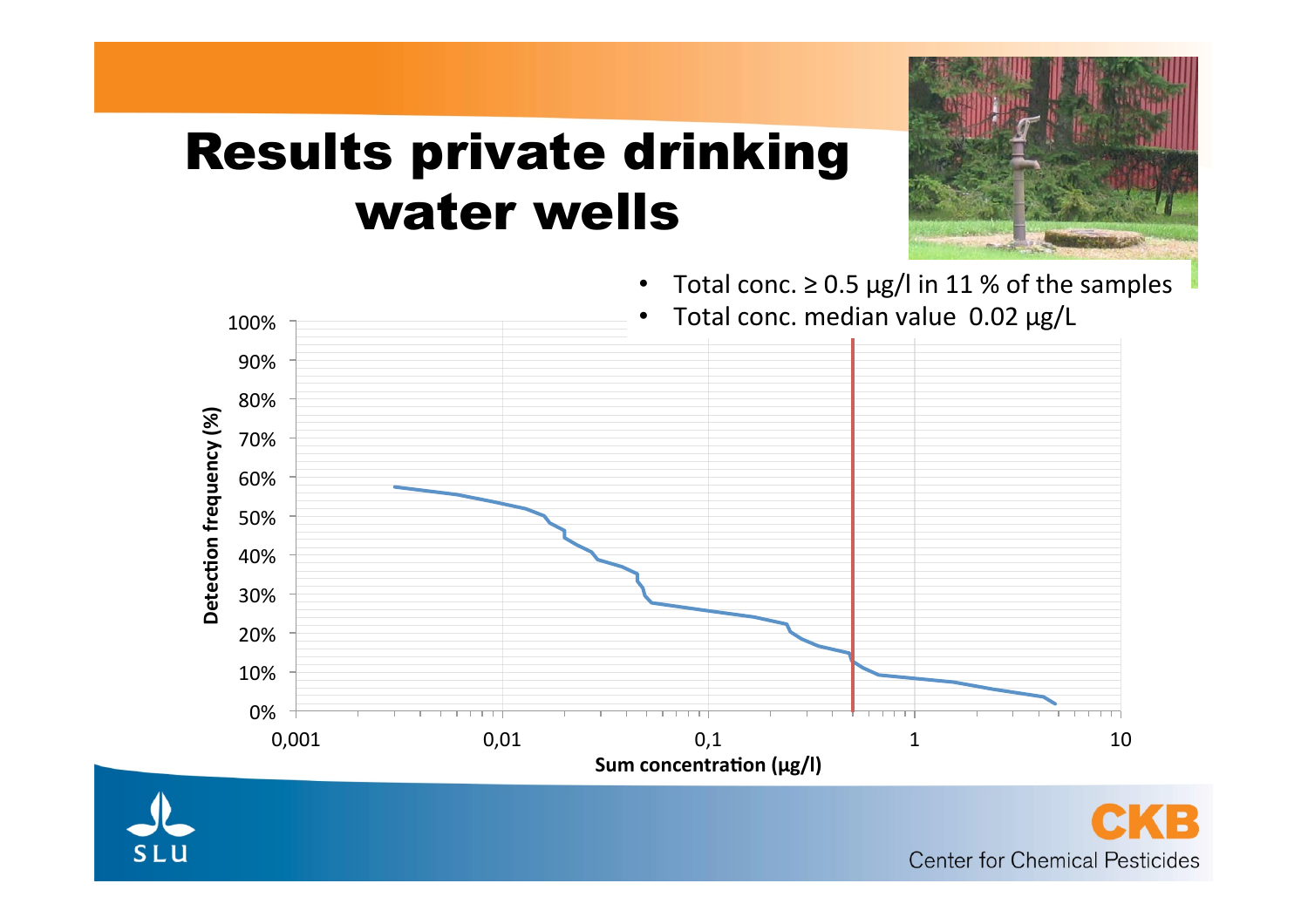

- 39 % of the wells had unsuitable water due to high levels of bacteria (E. coli and/or coliform bacteria) and nitrate
- Wells owners with findings  $\geq$  0.1 µg/l (i.e. 20 % of the wells) were offered a new analysis (9 out of 11 accepted)
- Results were in most cases altered
	- In 3 wells total conc. increased
	- In 5 wells total conc. decreased
	- In 2 wells additional substances  $\geq 0.1 \mu$ g/l
	- Only in 1 well no longer any exceedances of a limit value (glyphosate conc. of 0.24  $\mu$ g/l in first sample now < LOD)



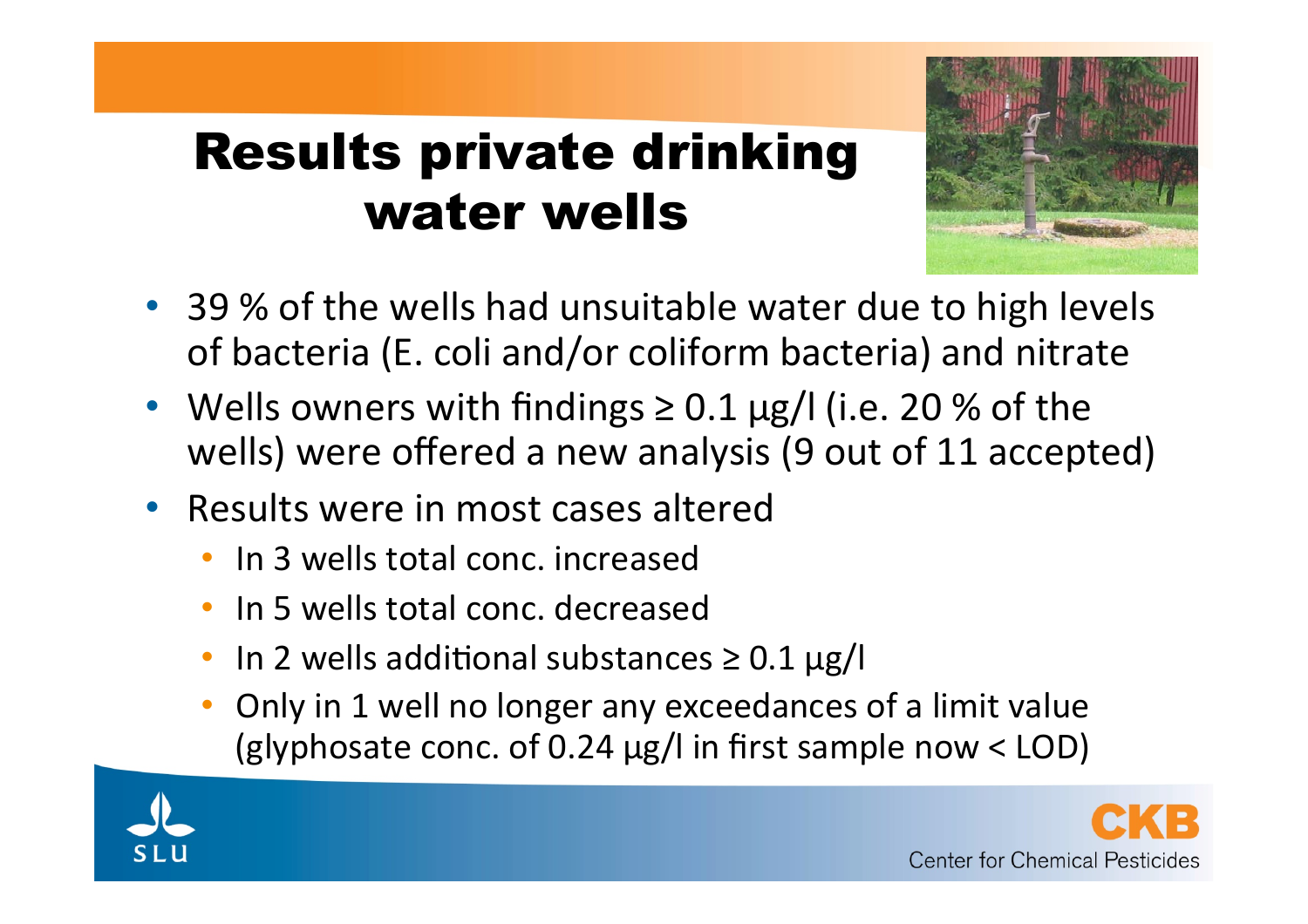## Conclusions



- Screening results 2015 were consistent with the results from the long-term national monitoring programme, though generally lower concentrations and fewer findings above EQS/WQO (ecotox) values
	- Larger catchments and less arable land in the screening study vs the long-term monitoring program
- In surface water mainly currently used herbicides with widespread agricultural applications
	- Median 10 substances/sample
- In private drinking water wells mainly banned pesticides
	- originating from non-agricultural applications
		- Median 1 substance/sample